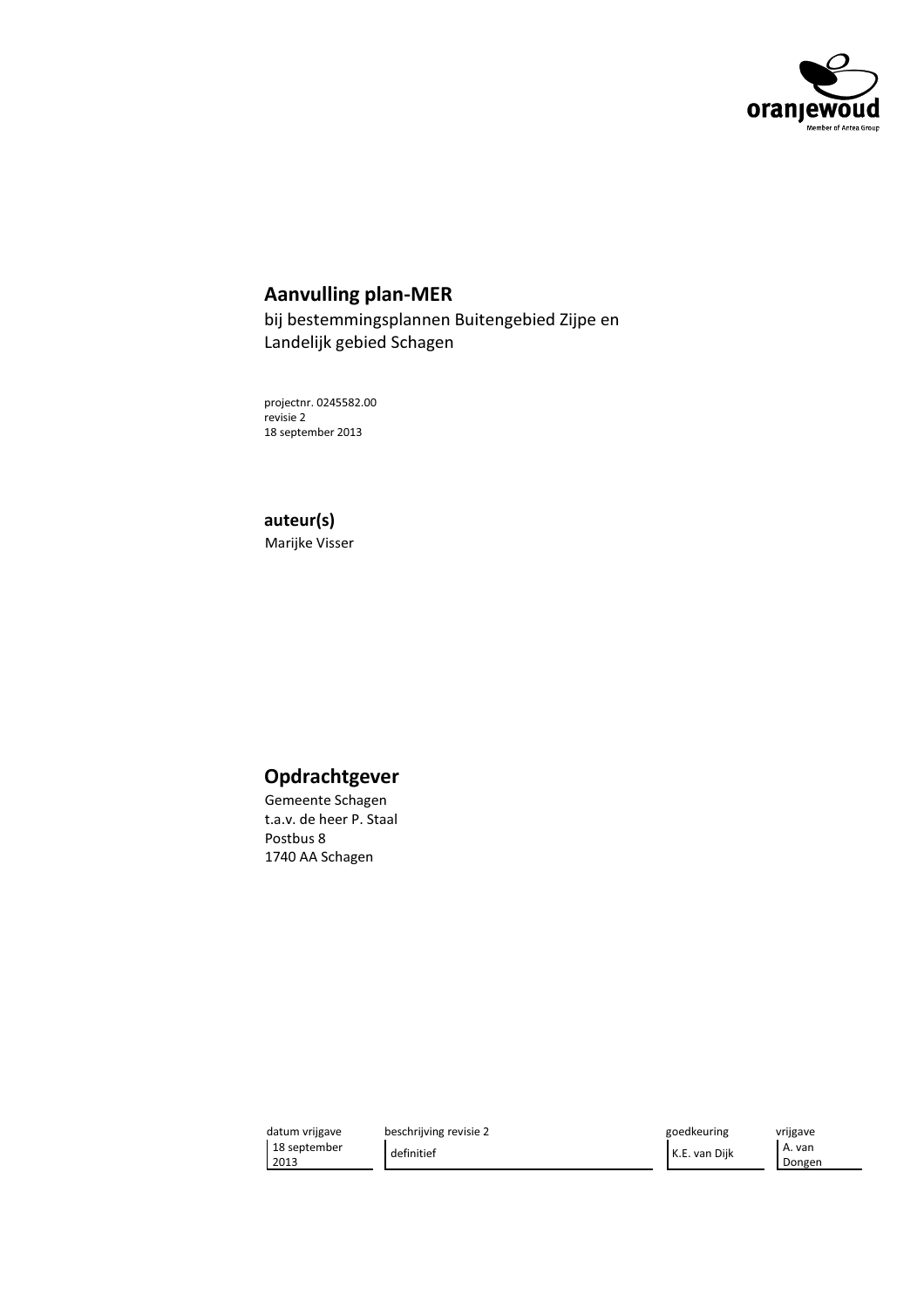# Colofon



Projectgroep bestaande uit: mr. drs. K. van Dijk ir. M. Korthorst mevr. drs. M. Visser-Poldervaart

Tekstbijdragen: ing. R. van Dijk

Fotografie:

Vormgeving:

Datum van uitgave: 18 september 2013

## **Contactadres:**

Monitorweg 29 1322 BK ALMERE Postbus 10044 1301 AA ALMERE

Copyright © 2013 Ingenieursbureau Oranjewoud Niets uit deze uitgave mag worden verveelvoudigd en/of openbaar worden gemaakt door middel van druk, fotokopie, elektronisch of op welke wijze dan ook, zonder schriftelijke toestemming van de auteurs.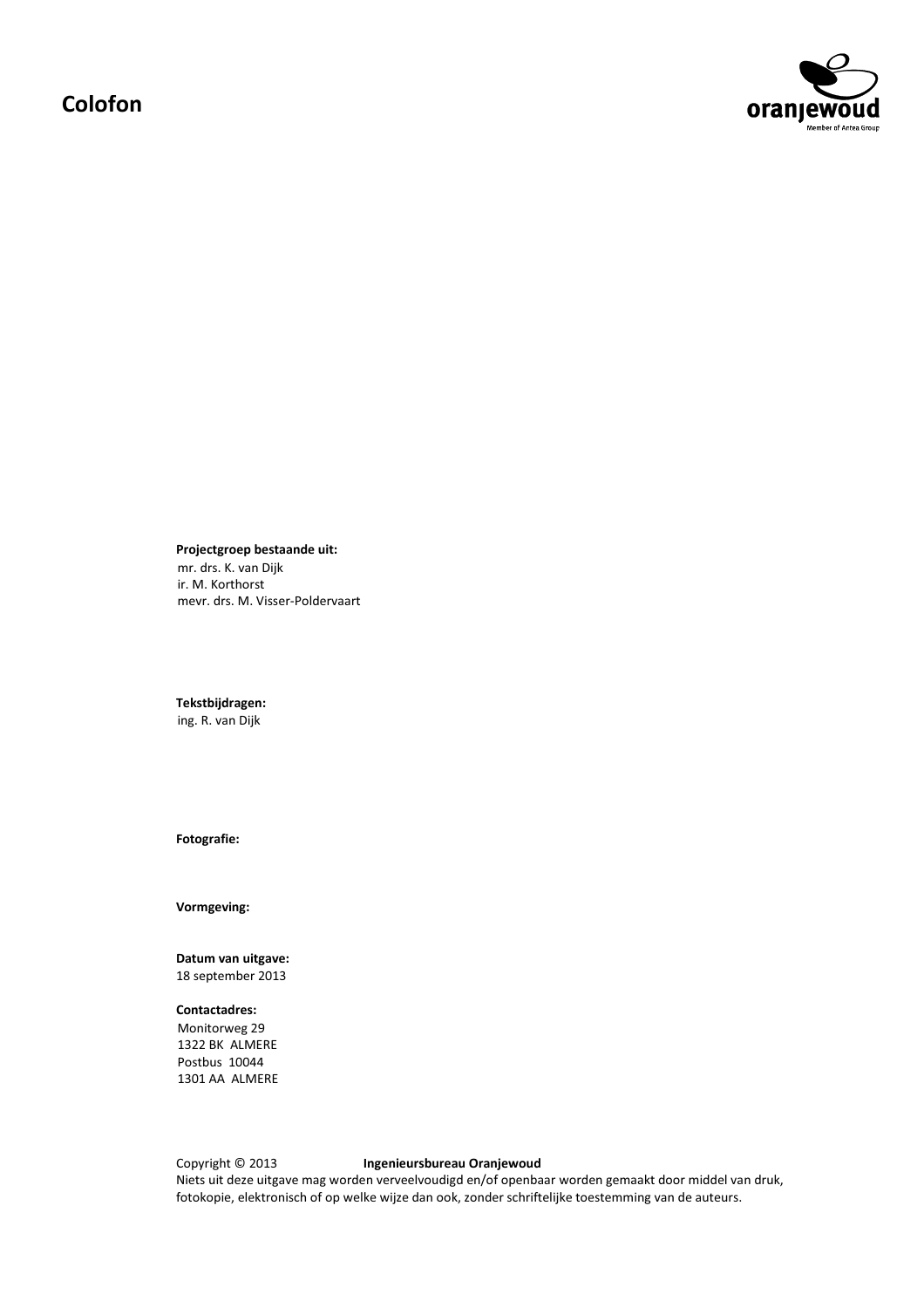

## **Inhoud**

| $\mathbf{1}$   |  |
|----------------|--|
| $\overline{2}$ |  |
| 2.1.1          |  |
| 2.1.2          |  |
| 2.1.3          |  |
| 2.1.4          |  |
| 2.1.5          |  |
| 3              |  |
| 4              |  |
| 4.1            |  |
| 4.1.1          |  |
| 4.1.2          |  |
| 4.1.3          |  |
| 4.2            |  |
| 4.2.1          |  |
| 4.2.2          |  |
| 4.2.3          |  |
| 4.3            |  |
| 4.3.1          |  |
| 4.3.2          |  |
| 4.3.3          |  |
| 4.4            |  |
| 4.5            |  |
| 5              |  |
| 6              |  |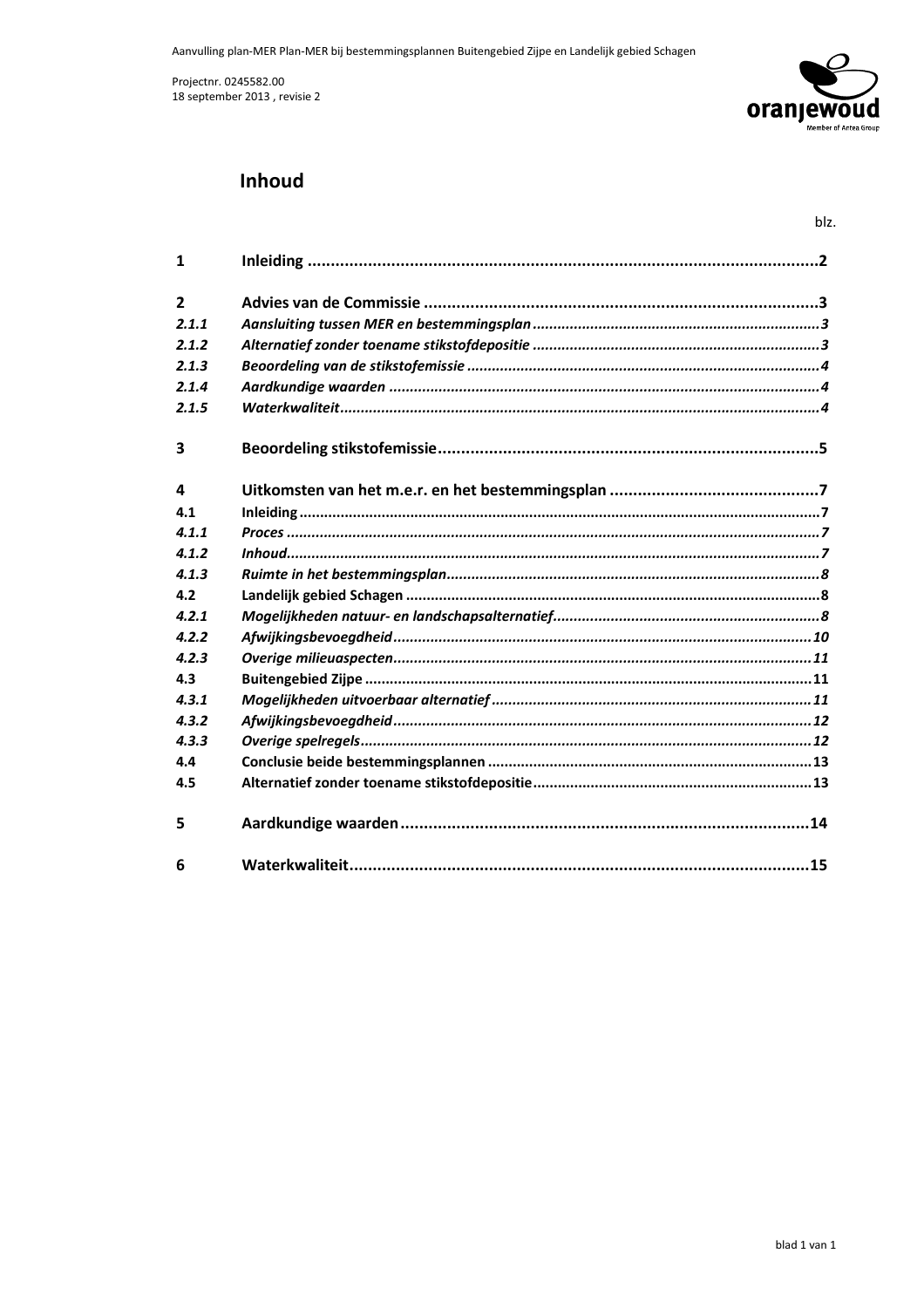

# 1 Inleiding

Ten behoeve van de bestemmingsplannen "Buitengebied Ziipe" en "Landeliik gebied Schagen" zijn twee  $\mathbf$ milieueffectrapportages opgesteld. De beide bestemmingsplannen zijn opgesteld in de periode voorafgaand aan de samenvoeging van de gemeenten Zijpe en Schagen met Harenkarspel tot de nieuwe gemeente Schagen. Aangezien de plannen voor samenvoeging van de gemeenten reeds vergevorderd waren tijdens het opstellen van de voorontwerpbestemmingsplannen en de daarbij behorende  $\mathbf M$ ilieueffectrapportages zijn de beide bestemmingsplannen grotendeels vergelijkbaar qua opzet en is de aanpak van de onderzoeken ten behoeve van de m.e.r. zoveel mogelijk gelijk geweest. Op 1 januari 2013 zijn de gemeenten samengevoegd.

De ontwerpbestemmingsplannen "Buitengebied Zijpe" en "Landelijk gebied Schagen" hebben met de daarbij behorende plan-MERs en Passende Beoordelingen medio 2013 ter inzage gelegen. Tevens is hierop advies gevraagd aan de Commissie voor de milieueffectrapportage (hierna: Commissie) en zijn de betrokken instanties en overheden geraadpleegd. Op 27 augustus 2013 heeft de Commissie een conceptadvies uitgebracht, op basis waarvan op 30 augustus een overleg heeft plaatsgevonden tussen de Commissie en de gemeente.

Besloten is op basis van het concept advies van de Commissie een aanvullende rapportage te schrijven, die antwoord geeft op de gestelde vragen en gemaakte opmerkingen. Deze rapportage is bedoeld als aanvulling op de reeds opgestelde plan-MERs, die als bijlage bij deze aanvulling zijn gevoegd. Aangezien de adviezen ten aanzien van de beide plan-MERs grotendeels vergelijkbaar zijn en de plannen door hetzelfde bevoegde gezag worden vastgesteld is ervoor gekozen om één aanvulling voor beide plan-MERs op te stellen.

Het advies van de Commissie strekt zich ook uit tot de Passende beoordelingen, die als bijlage bij de plan-MERs behoort. Deze aanvulling geldt ook als aanvulling op de Passende beoordelingen, voor zover de adviezen betrekking hebben op de effecten die in de Passende beoordelingen in beeld worden gebracht.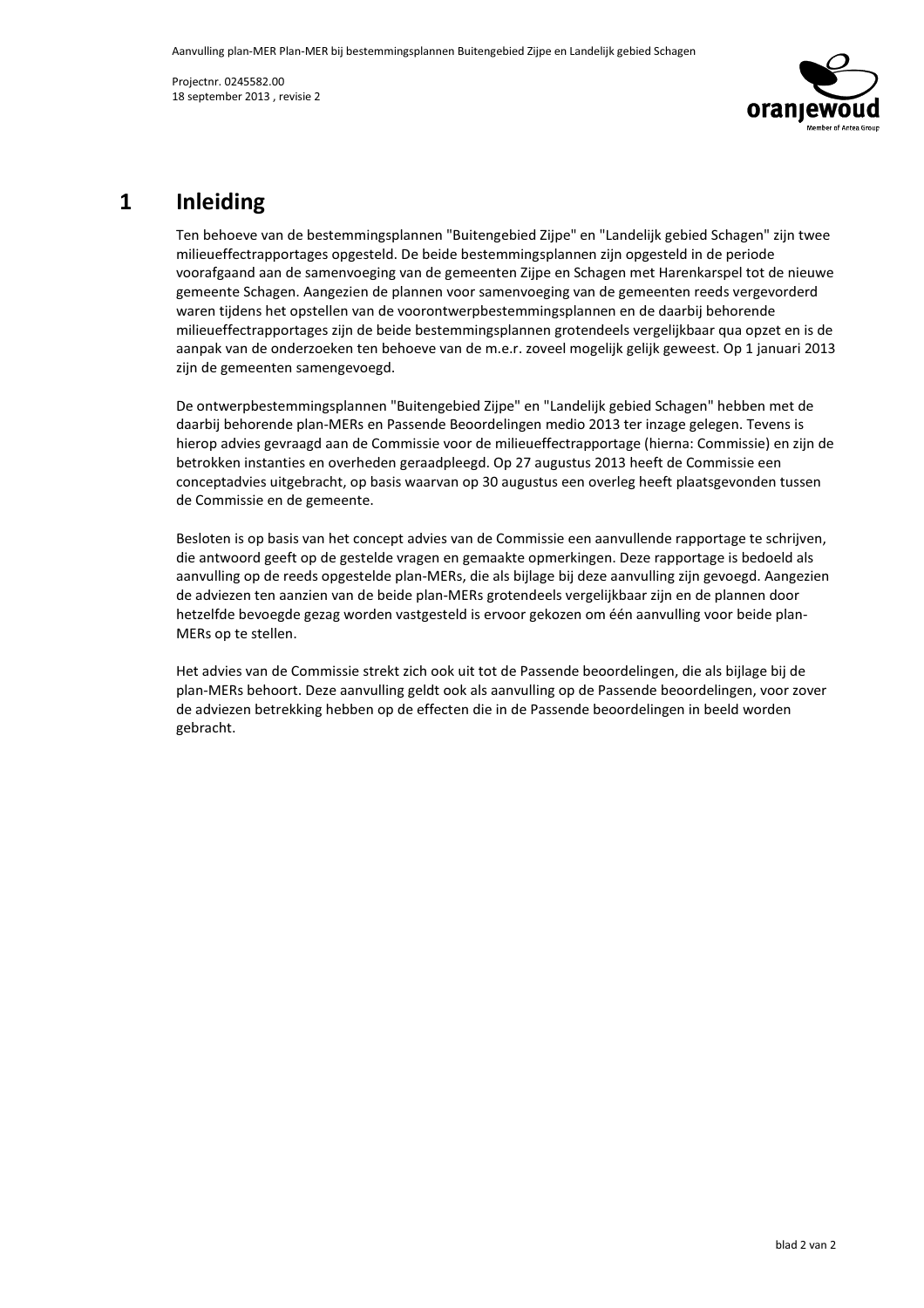

### **Advies van de Commissie**  $2<sup>1</sup>$

In het advies van de Commissie wordt een aantal essentiële tekortkomingen benoemd. Daarbij gaat het advies in op de aansluiting tussen MER en bestemmingsplan, onduidelijkheid over de gebruikte stikstofemissie en de uitwerking van een alternatief zonder toename van de stikstofdepositie. Voor het plan-MER voor het buitengebied van Zijpe zijn daarnaast essentiële tekortkomingen geconstateerd ten aanzien van de aardkundige waarden en de waterkwaliteit. In deze aanvulling wordt op deze punten ingegaan. In dit hoofdstuk wordt het advies van de Commissie samengevat. In de volgende hoofdstukken wordt een aanvulling op de genoemde punten gegeven.

#### $2.1.1$ Aansluiting tussen MER en bestemmingsplan

Ten aanzien van de aansluiting tussen MER en bestemmingsplan adviseert de Commissie in een aanvulling op het MER voor elk van de in beschouwing genomen alternatieven alle relevante milieuaspecten te beoordelen. De commissie geeft aan dat zowel een maximaal scenario als een realistisch scenario is onderzocht, maar dat ten aanzien van de aangegeven spelregels in het plan-MER voor een "natuur- en landschapsalternatief" (Schagen) of een "uitvoerbaar alternatief" (Zijpe) geen vergelijking gemaakt kan worden met de effecten van de andere alternatieven en de referentiesituatie. De spelregels zijn wel benoemd maar niet uitgewerkt in het MER.

#### $2.1.2$ Alternatief zonder toename stikstofdepositie

Sterk samenhangend met het advies van de Commissie ten aanzien van de aansluiting tussen MER en bestemmingsplan is het advies ten aanzien van een alternatief zonder toename van de stikstofdepositie. De Commissie schrijft in haar advies dat aannemelijk gemaakt moet worden dat geen aantasting van natuurlijke kenmerken van de Natura 2000-gebieden zal optreden. Daarvoor stelt de Commissie voor een beschrijving op te nemen van:

- de uitbreidingsruimte binnen bestaande en in het plan opnieuw toegekende bouwblokken van  $\bullet$ veehouderijen
- de uitbreidingsruimte door vergroting van de bouwblokken van veehouderijen
- de mogelijke toename van de stikstofdepositie als gevolg van omschakeling van grondgebonden naar veehouderijen

De Commissie adviseert deze informatie vervolgens te betrekken bij de motivatie hoe toename van de stikstofdepositie op de Natura 2000-gebieden wordt voorkomen.

Bovendien merkt de Commissie op dat in het MER Landelijk gebied Schagen een andere ondergrens voor de uitsluiting van significant negatieve effecten op de relevante habitattypen wordt gehanteerd dan in het MER Buitengebied Zijpe. Daarbij wordt naar beleid van hetzelfde bevoegde gezag verwezen namelijk de provincie Noord-Holland. Daarbij is voor de gemeente Schagen geconcludeerd dat de gemeente bij de beoordeling van de depositie een ondergrens hanteert, waaronder die depositie niet als significant wordt beschouwd. Op grond daarvan wordt gesteld dat de depositie van het realistische scenario niet tot significante effecten op de Natura 2000-gebieden leidt. De Passende Beoordeling onderbouwt niet dat een kleinere depositie niet tot negatieve effecten leidt. Het (voortdurend) optreden van kleine verhogingen van de depositie is in strijd met het streden naar verlaging van de depositie op deze gebieden.

De samenhang tussen de adviezen besproken in paragraaf 2.1.1 en paragraaf 2.1.2 is groot. In deze aanvulling wordt op deze punten dan ook gezamenlijk ingegaan in paragrafen 4.1, 4.2 en 4.3, waarbij in paragraaf 4.1 wordt ingegaan op de algemene zaken, in paragraaf 4.2 op de specifieke onderdelen voor het Landelijke gebied Schagen en in paragraaf 4.3 op de specifieke onderdelen voor Buitengebied Zijpe.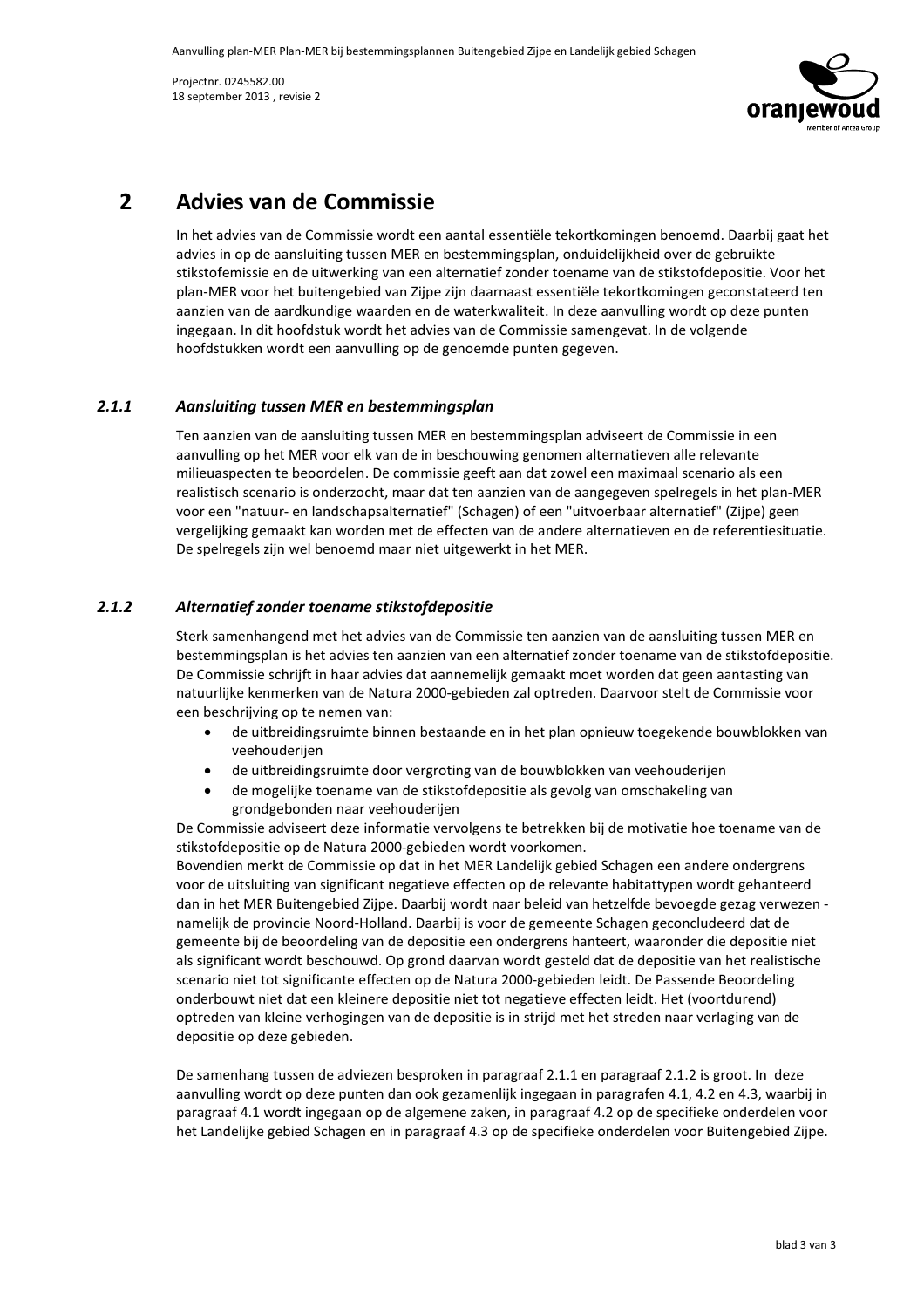

#### $2.1.3$ Beoordeling van de stikstofemissie

De Commissie is van mening dat in het plan-MER onvoldoende duidelijk gemaakt is hoe de stikstofemissie is berekend. Daarmee constateert de Commissie dat niet geverifieerd kan worden of de emissie en de daarvan afhankelijke depositie in de berekeningen wordt onderschat of juist overschat. De emissiefactoren van ligboxstallen lopen uiteen van 4,7 tot 11,0 kg ammoniak per dierplaats. Ten aanzien van het plan-MER voor Schagen ontbreekt een benoeming van de gehanteerde uitgangspunten voor de referentiesituatie. Voor de gemeente Zijpe ontbreekt informatie over de stikstofemissie voor alle berekende alternatieven. In hoofdstuk 3 wordt hierop nader ingegaan.

#### $2.1.4$ Aardkundige waarden

Voor het plan-MER voor het buitengebied van Zijpe adviseert de Commissie een aanscherping van de effectbeschrijving voor aardkundige waarden op te nemen en aan te geven hoe de in het plangebied aanwezige aardkundige waarden op planniveau kunnen worden beschermd. Aanleiding voor dit advies is de mening van de Commissie dat ten onrechte een neutrale score is toegekend aan het aspect, omdat aantasting van de "gaafheid" van het aardkundige monument niet wordt voorkomen door het plan. In hoofdstuk 5 gaan we nader in op de aardkundige waarden.

#### $2.1.5$ **Waterkwaliteit**

De Commissie adviseert in de aanvulling ten aanzien van het plan-MER voor het bestemmingsplan "Buitengebied Zijpe" in te gaan op de waterkwaliteit. Aanleiding daarvoor is de huidige waterkwaliteit in de gemeente, waarin de stikstof- en fosfaatgehalten duidelijk boven de gewenste waarden liggen. Bij het ingaan op de waterkwaliteit wordt ook informatie gevraagd over de relatie met de gewenste niveaus en de gevolgen van de waterkwaliteit voor de biodiversiteit en de aquatische ecologie. In hoofdstuk 6 wordt nader ingegaan op de waterkwaliteit.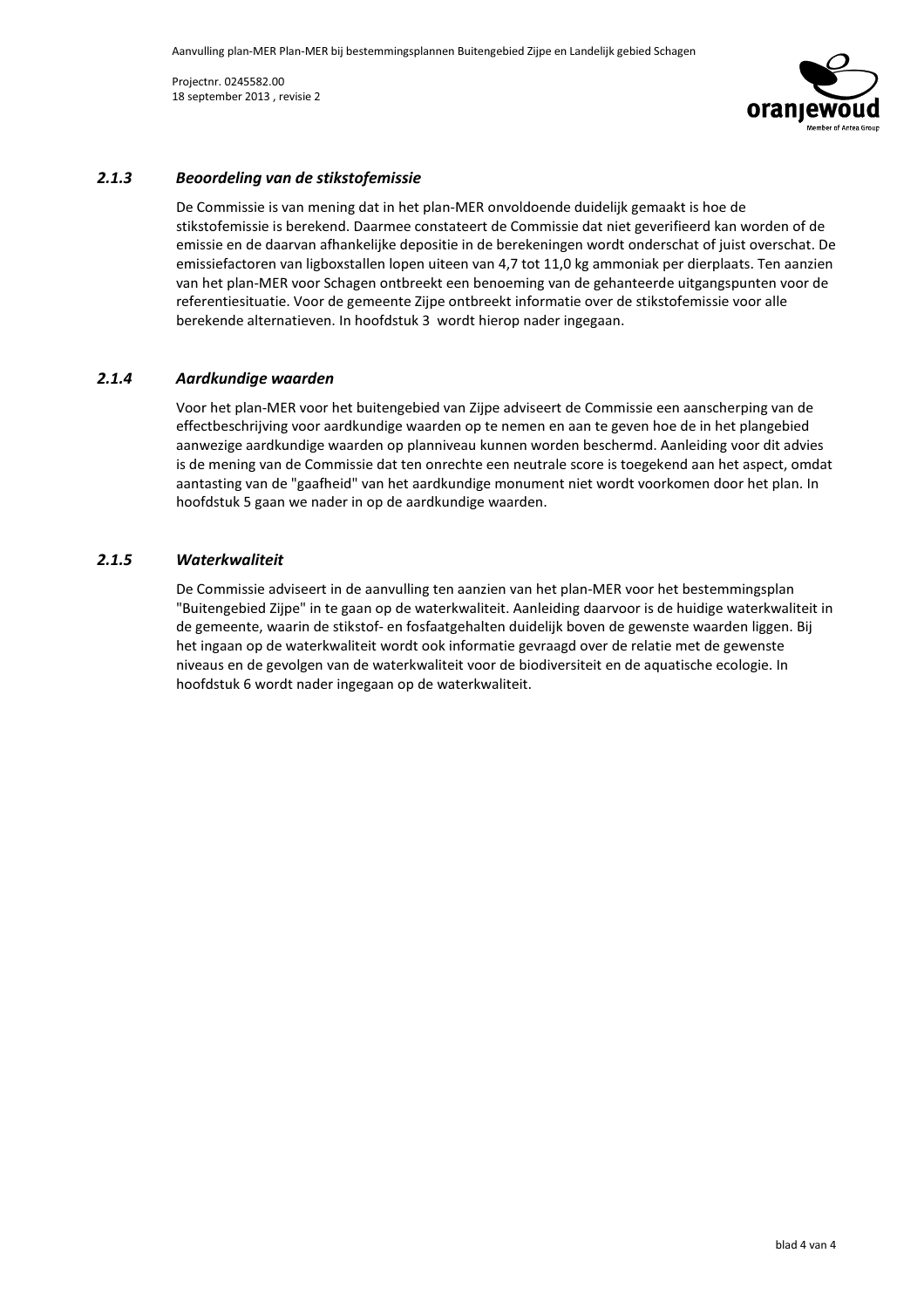

### **Beoordeling stikstofemissie**  $\overline{\mathbf{3}}$

Voor het bestemmingsplan Landelijk Gebied Schagen en voor het bestemmingsplan Buitengebied Zijpe zijn dezelfde uitgangspunten gekozen voor de stikstofemissie. In paragraaf 4.1 van de Passende beoordeling is aangegeven dat voor grondgebonden bedrijven (melkveebedrijven) wordt uitgegaan van overige huisvestingsystemen (ligboxenstal) zonder beweiding. Deze zin slaat terug op de uitgangspunten voor het maximale scenario. De hieronder weergegeven uitgangspunten gelden voor beide plangebieden.

### Referentiesituatie

In bijlage 2 van het MER is aangegeven dat de feitelijke situatie is benaderd op basis van verhoudingsgetallen die per diercategorie (by melkkoeien, vrouwelijk jongvee tot 2 jaar, zoogkoeien, vleeskalveren enz) zijn ontleend aan een vergelijk tussen het vergunde aantal dieren en het aantal dieren dat is geregistreerd bij het CBS. Hiertoe is als eerste (per diercategorie) het verhoudingsgetal per bedrijf bepaald. Vervolgens is op basis van dit verhoudingsgetal per bedrijf per diercategorie het vergunde aantal dieren gecorrigeerd naar het feitelijke aantal dieren. De feitelijke emissie per diercategorie is vervolgens bepaald door het feitelijke aantal dieren van een diercategorie te vermenigvuldigen met de emissiefactor die in de betreffende milieuvergunning voor de betreffende diercategorie is opgenomen. Vervolgens vormt de som van de feitelijke emissies van de verschillende diercategorieën op het bedrijf de feitelijke emissie. Deze emissie is vervolgens ingevoerd in het verspreidingsmodel. Er is kortom per bedrijf een zo goed mogelijke schatting gedaan van de feitelijke emissie.

### Maximale scenario

Conform het rapport van commissie van Doorn kunnen op 1,5 ha bouwvlak 250 melkkoeien worden gehouden exclusief vrouwelijk jongvee tot 2 jaar. Op basis van het rapport van de Igo adviescommissie<sup>1</sup> kunnen op 1,5 ha 200 melkkoeien en 140 stuks vrouwelijk jongvee tot 2 jaar worden gehouden. Op basis van deze rapporten en met in acht name van het gegeven dat op elke locatie een mestvergistingsinstallatie in combinatie met een wkk (warmte-kracht-koppeling) wordt geprojecteerd hebben wij er voor gekozen dat op 2 ha maximaal een veebezetting wordt gehouden van 250 melkkoeien en 175 stuks vrouwelijk jongvee tot 2 jaar.

Voor de melkrundveehouderij is in de berekeningen voor alle melkrundveehouderijen uitgegaan van standaard ligboxenstallen (overige huisvesting), echter zonder beweiding. Dit betekent dat het uitgangspunt is gehanteerd dat op een melkrundveehouderij de melkkoeien worden gehuisvest in een ligboxenstal en dat de dieren permanent op stal staan. In de Regeling ammoniak en veehouderij is aan een dergelijk systeem een ammoniakemissiefactor van 11,0 kg ammoniak per dierplaats per jaar gekoppeld (worst case emissiefactor). Hiermee is gerekend. Naast melkkoeien worden op melkrundveehouderij in de meeste gevallen ook vrouwelijk jongvee tot 2 jaar gehouden (ter vervanging van de melkveestapel). In de Regeling ammoniak en veehouderij is er voor vrouwelijk jongvee tot 2 jaar slechts 1 ammoniakemissiefactor opgenomen namelijk 3,9 kg ammoniak per dierplaats per jaar. Ten aanzien van het vrouwelijk jongvee tot 2 jaar is dan ook met deze factor gerekend.

Voor het realistische scenario is rekening gehouden met dezelfde ammoniakemissiefactoren als in het maximale scenario, maar is uitgegaan van een ander aantal dierplaatsen. In onderstaande tabel zijn de uitgangspunten samengevat.

 $1$  Intergewestelijk overleg en bestuurlijke samenwerking van gemeenten uit de regio's Brabant Zuidoost (SRE), Brabant Noordoost (RMB) en Noord- en Midden-Limburg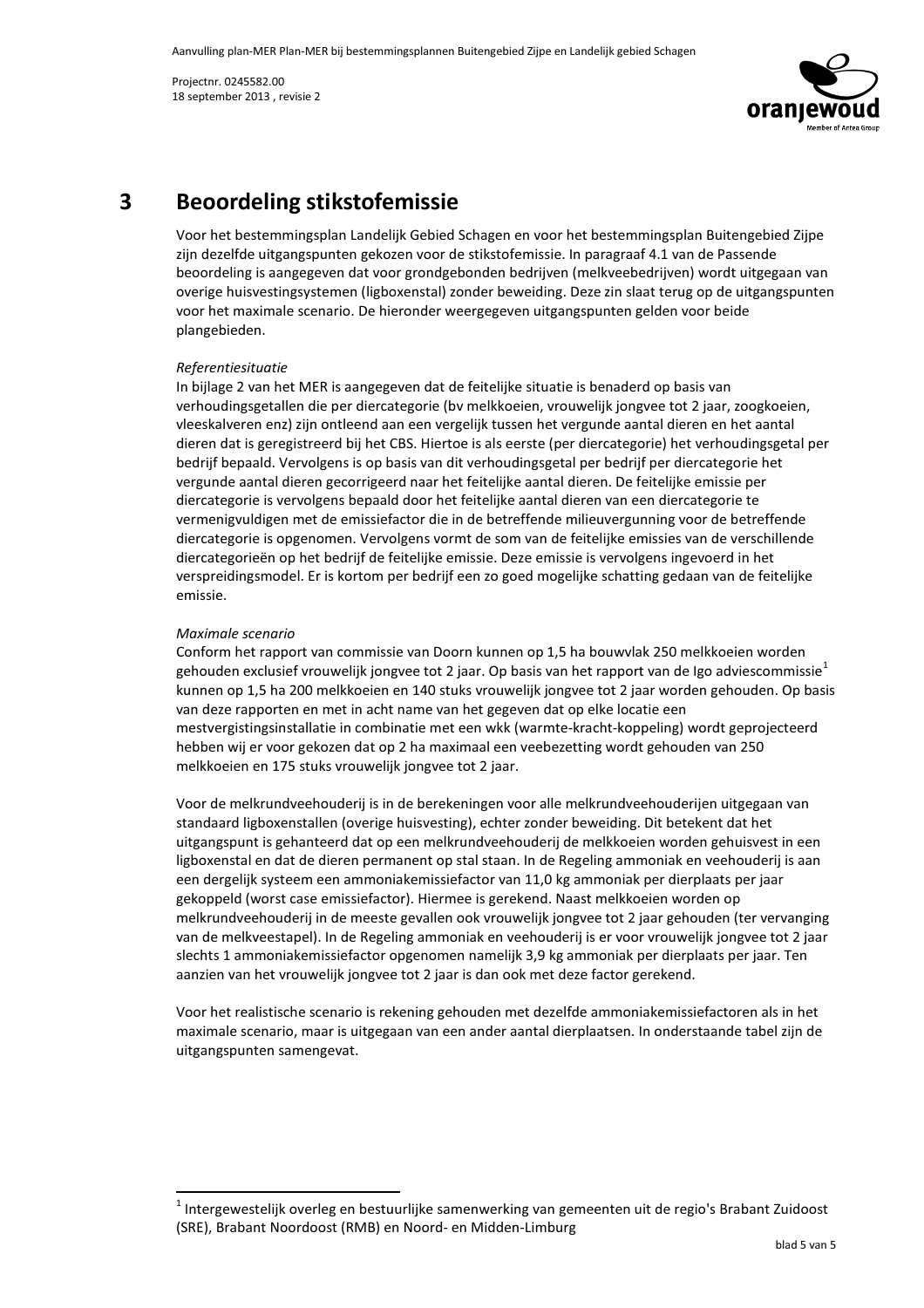

| <b>Scenario</b>      | stikstofemissie                    | dierplaatsen                     |
|----------------------|------------------------------------|----------------------------------|
| Huidige situatie     | op basis van milieuvegunning       | werkelijk aantal dieren o.b.v.   |
|                      |                                    | milieuvergunning en meitelling   |
| Maximaal scenario    | 11 kg ammoniak per dierplaats voor | maximaal aantal te houden dieren |
|                      | melkkoeien en 3,9 kg ammoniak per  | volgens maximaal scenario        |
|                      | dierplaats voor vrouwelijk jongvee |                                  |
| Realistisch scenario | 11 kg ammoniak per dierplaats voor | aantal te houden dieren volgens  |
|                      | melkkoeien en 3,9 kg ammoniak per  | realistisch scenario             |
|                      | dierplaats voor vrouwelijk jongvee |                                  |

### Duinenbijtelling

Er is met andere woorden bij de berekeningen uitgegaan van een worst-case scenario ten aanzien van de emissie per bedrijf. Bij de depositieberekeningen is geen rekening gehouden met een duinenbijtelling die bij Natura 2000-gebieden in de duinen toegepast moet worden bij de berekening van de werkelijke stikstofdepositie. Dit is gezien de methode van effectbepaling ook niet relevant. Bij de bepaling van de effecten van de stikstofdepositie op de Natura 2000-gebieden zijn het realistische en maximale scenario vergeleken met de berekende feitelijke waarden. Daarbij is opgemerkt dat van verschillende aannamen is uitgegaan, bijvoorbeeld ten aanzien van de stalsystemen en stikstofemissie (zie hierboven). De uitkomsten van de berekeningen zijn niet geschikt om de daadwerkelijke stikstofdepositie te bepalen, maar wel om te vergelijken welke bijdrage de beide scenario's hebben ten opzichte van de (berekende) feitelijke situatie.

In alle gevallen is sprake van een overschrijding van de kritische depositiewaarde (overspannen situatie). Het daarbij optellen van de voorgestelde duinenbijtelling leidt niet tot een verandering van de conclusies. Uitgangspunt blijft een overspannen situatie ten aanzien van de stikstofdepositie, zowel met als zonder duinenbijtelling blijft deze uitgangssituatie gelijk.

De kritische depositiewaarde van het meest stikstofgevoelige habitattype bedraagt 714 mol N/ha/jr. De stikstofdepositiekaarten van het Planbureau voor de Leefomgeving (fig. 2-3 en fig 2-4 in de passende beoordeling) tonen aan dat bijvoorbeeld in Zwanenwater & Pettemerduinen de stikstofdepositie tussen de 775 en 1220 mol N/ha/jr ligt. Daarbij is nog geen rekening gehouden met de duinenbijtelling, omdat deze kaarten zijn vervaardigd voordat het advies werd gegeven rekening te houden met duinenbijtelling (juni 2012). Volgens de notitie voor de duinenbijtelling zou in het algemeen over de duingebieden in Nederland rekening gehouden moeten worden met een bijtelling van ca. 400 mol N/ha/jr. Daarmee wordt over het gehele gebied de stikstofdepositie verder verhoogd.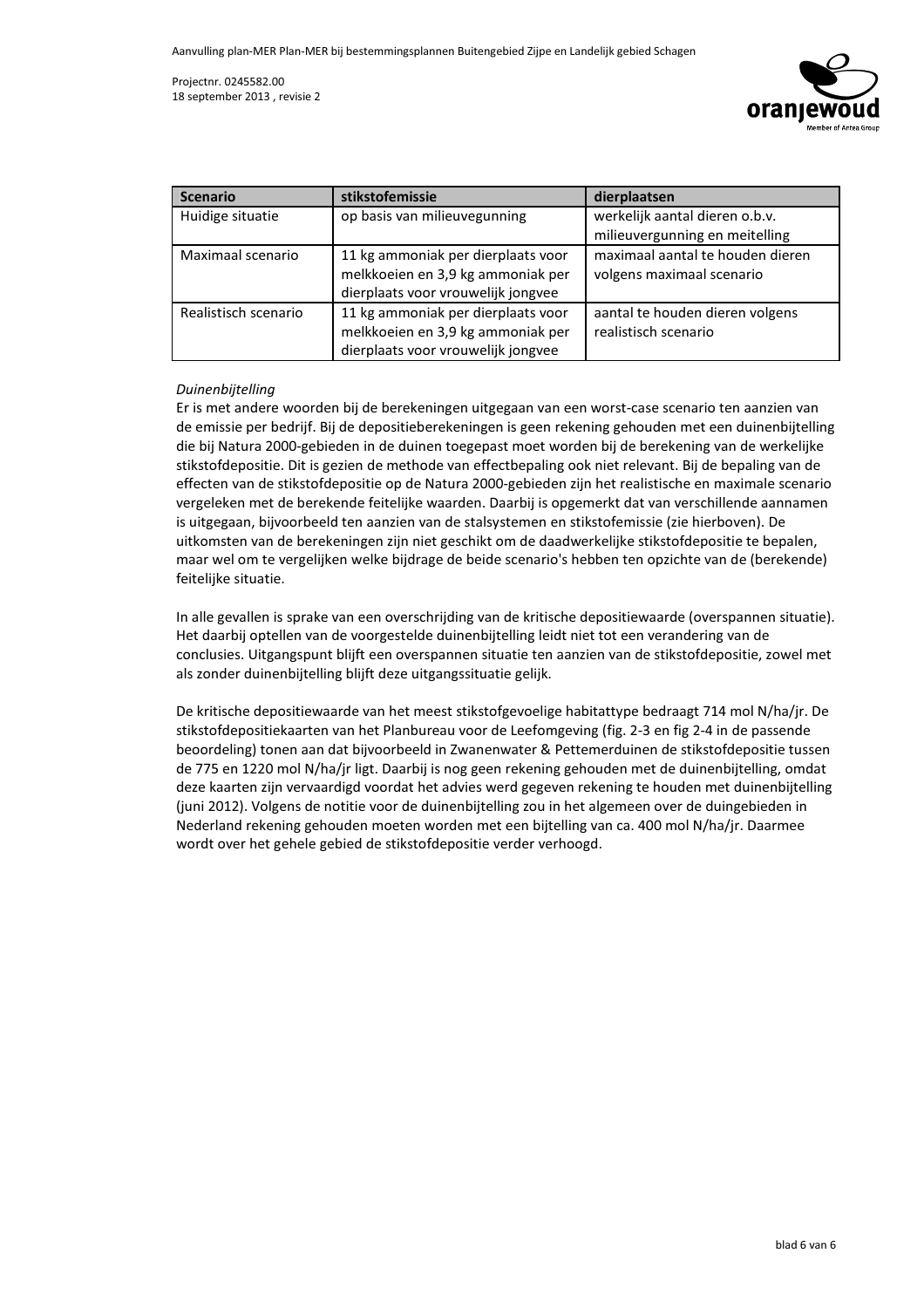

# 4 Uitkomsten van het m.e.r. en het bestemmingsplan

## 4.1 Inleiding

### 4.1.1 **Proces**

Het plan-MER is voor zowel het bestemmingsplan "Buitengebied Zijpe" als voor het bestemmingsplan "Landelijk Gebied Schagen" in eerste instantie gebaseerd op het voorontwerpbestemmingsplan. In beide gevallen werd bij het voorontwerpbestemmingsplan een Notitie Reikwijdte en Detailniveau gepubliceerd. De uitgangspunten van het voorontwerpbestemmingsplan zijn gebruikt voor de invulling van de in het plan-MER onderzochte scenario's. Het maximale scenario dat in het plan-MER beschreven is, komt dan ook overeen met de mogelijkheden die in het voorontwerpbestemmingsplan werden geboden.

De effecten die in het plan-MER zijn beschreven, waren voor de gemeente aanleiding om de mogelijkheden in het ontwerpbestemmingsplan ten opzichte van het voorontwerpbestemmingsplan te beperken. Met name de invloeden op de Natura 2000-gebieden zijn aanleiding geweest voor deze aanpassingen. Daarbij zijn de spelregels die in het concluderende hoofdstuk van het plan-MER zijn opgenomen (hoofdstuk 7 in beide plan-MERs) gedeeltelijk overgenomen in de bestemmingsplannen. Deze aangepaste regelingen zijn in het plan-MER voor Schagen "natuur- en landschapsalternatief" genoemd en in het plan-MER voor Zijpe "uitvoerbaar alternatief". In het onderstaande wordt in eerste instantie inhoudelijk ingegaan op de elementen die voor beide bestemmingsplannen gelijk zijn. Vervolgens wordt per bestemmingsplan ingegaan op de wijze waarop de spelregels vertaald zijn in het bestemmingsplan en de effecten die op basis daarvan te verwachten zijn. Daarmee wordt een terugkoppeling gegeven over de effecten van het verkleinde voornemen (ten opzichte van het maximale scenario dat is opgenomen in beide plan-MERs).

## 4.1.2 Inhoud

Het plan-MER (en de Passende beoordeling) voor zowel het buitengebied van Zijpe als het landelijke gebied van Schagen concludeert dat potentieel significant negatieve effecten op de instandhoudingsdoelen van de Natura 2000-gebieden in de omgeving niet uitgesloten kunnen worden, als gevolg van het maximale scenario. Iedere toename van de stikstofdepositie is ten slotte teveel in de reeds overspannen situatie in het Natura 2000-gebied. Door het bestemmingsplan buitengebied Zijpe is de toename van de stikstofdepostie in het maximale scenario voor Zwanenwater & Pettemerduinen meer dan 500 mol N /ha/ir. Voor de andere gebieden ligt de toename wat lager, maar is deze nog altijd hoog (250-500 mol N /ha/jr voor Duinen Den Helder en Callantsoog bijvoorbeeld). Door bestemmingsplan Landelijk Gebied Schagen is de toename van de stikstofdepositie veel beperkter en ligt deze voor het maximale scenario op ca. 5 tot 10 mol N/ha/jr voor Zwanenwater & Pettemerduinen met lokaal een toename van 15 tot 20 mol N/ha/jr. De toename ligt hiermee voor het landelijke gebied Schagen veel lager dan voor het buitengebied Zijpe.

Om te bepalen of sprake is van significant negatieve effecten is getoetst aan de grenzen die hiervoor gehanteerd worden bij de verlening van NB-wetvergunningen door het bevoegde gezag (provincie Noord-Holland). In de verlening van Natuurbeschermingswetvergunningen maakt de provincie Noord-Holland gebruik van twee toetsgrenzen. Deze grenzen worden ook in het planMER benoemd.

De provincie Noord-Holland hanteert een ondergrens van 0,051 mol N/ha/jr als grens voor het toetsen of een vergunning vereist is. Bij een toename van de stikstofdepositie onder de 0,051 mol N/ha/jr is volgens de provincie Noord-Holland geen NB-wetvergunning vereist en kan de activiteit worden uitgevoerd. Bij een toename van de stikstofdepositie boven de 0,051 mol N/ha/jr, maar onder 0,5% van de kritische depositiewaarde van het betreffende habitattype geeft de provincie aan dat een initiatief vergunbaar is. Dit houdt in dat de provincie een vergunning verleent bij een toename tot 0,5% van de kritische depositiewaarde.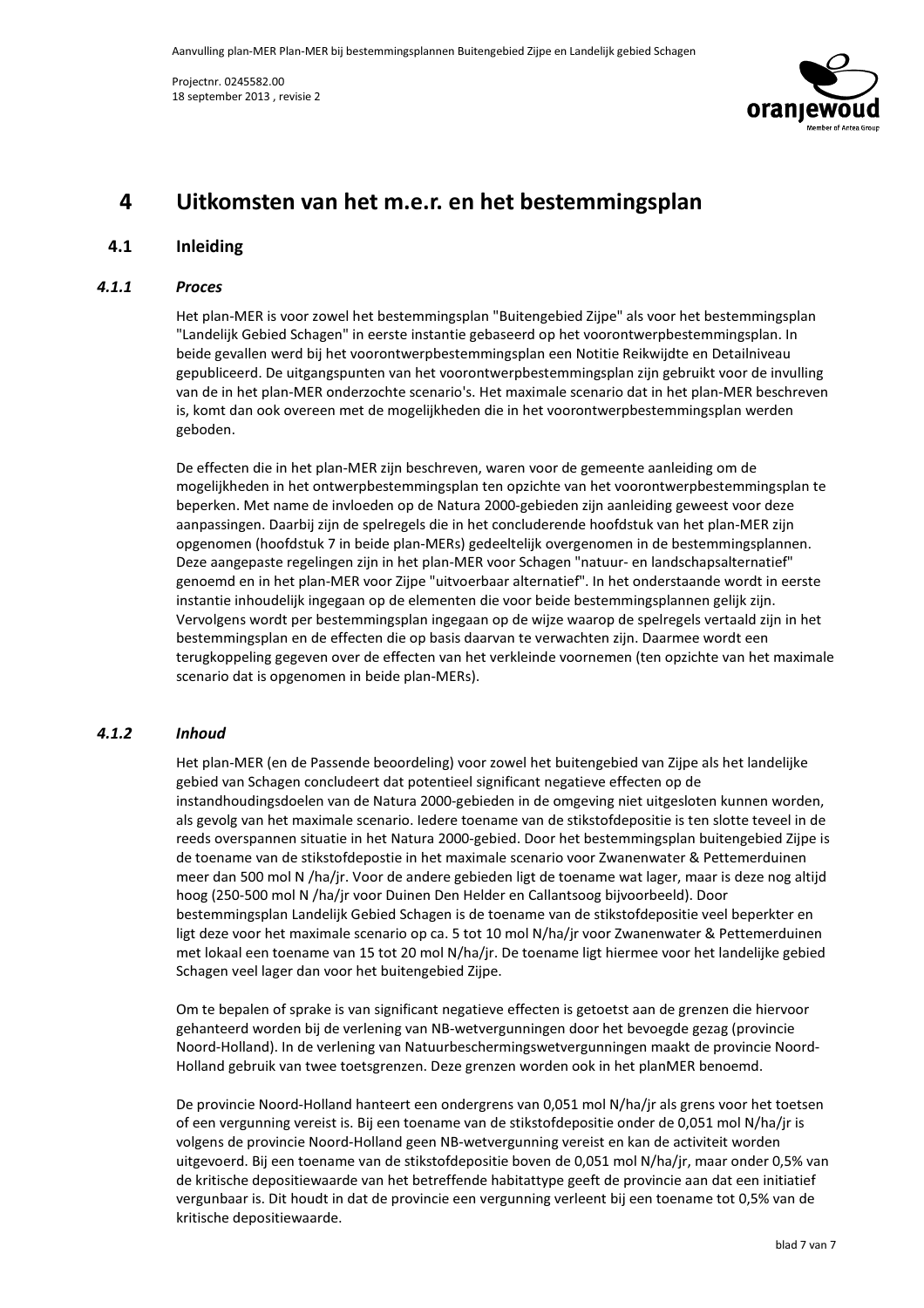

| Toename stikstofdepositie     | <b>Standpunt provincie Noord-Holland</b>                                                           |
|-------------------------------|----------------------------------------------------------------------------------------------------|
| toename $< 0.051$ mol N/ha/jr | geen NB-wetvergunning noodzakelijk                                                                 |
|                               | toename > 0,051 mol N/ha/jr, maar <   NB-wetvergunning noodzakelijk, situatie wordt als vergunbaar |
| 0,5% van Kdw                  | geacht                                                                                             |
| toename > 0,5% van de Kdw     | Nb-wetvergunning noodzakelijk, passende beoordeling moet                                           |
|                               | worden uitgevoerd om vergunbaarheid aan te tonen                                                   |

De meest stikstofgevoelige habitattypen in de Natura 2000-gebieden die in het planMER in beschouwing zijn genomen kennen een Kritische depositiewaarde (Kdw) van 714 mol N/ha/jr. Een toename tot 3,57 mol N/ha/jr valt daarmee binnen de 0,5% van de meest kritische depositiewaarde voor het gebied.

Voor beide planMERs is voor het maximale scenario uitgegaan van de maximale planologische mogelijkheden die het voorontwerpbestemmingsplan bood. In het maximale scenario ligt de toename van de stikstofdepositie van de ontwikkelingen in beide plangebieden boven de genoemde depositiewaarden. Daarmee kunnen significant negatieve effecten niet worden uitgesloten.

Op basis van deze conclusie zijn de mogelijkheden die het bestemmingsplan biedt aangepast. De uitwerking ervan is in paragraaf 4.1.3 beschreven. Vervolgens gaan wij in paragraaf 4.2 in op het realistische scenario voor Schagen en in paragraaf 4.3 op het realistische scenario voor Zijpe.

#### $4.1.3$ Ruimte in het bestemmingsplan

Het voornemen dat in het voorontwerpbestemmingsplan mogelijk werd gemaakt, is op basis van het planMER (voor beide plangebieden) in het ontwerpbestemmingsplan aangepast. In het planMER zijn als aanzet hiervoor spelregels geformuleerd. De spelregel die zowel voor Zijpe als voor Schagen is geformuleerd luidt:

Uitbreiding of nieuwbouw van dierverblijven, dan wel het realiseren van nieuwe dierplaatsen in bestaande dierverblijven is alleen mogelijk indien is aangetoond dat geen toename van stikstofdepositie op de daarvoor gevoelige habitats in de Natura 2000-gebieden in de omgeving optreedt. Op basis van deze spelregels is de regeling in het ontwerpbestemmingsplan aangepast. Daarbij is de regeling gericht op een 'stand still' ten aanzien van de stikstofdepositie op de Natura 2000-gebieden. De spelregel is op de volgende wijze in het bestemmingsplan vertaald:

- Het voorontwerpbestemmingsplan maakt geen onderscheid tussen verschillende vormen van agrarische bedrijven. In het ontwerpbestemmingsplan zijn de bestaande veehouderijen specifiek aangeduid en is geregeld dat geen nieuwe aanduidingen voor veehouderij kunnen worden toegekend binnen het bestemmingsplan.
- Het voorontwerpbestemmingsplan maakt bouwen binnen het bouwvlak mogelijk voor verschillende activiteiten. In het ontwerpbestemmingsplan is hierbij de restrictie opgenomen dat geen nieuwe dierplaatsen gecreëerd mogen worden.
- Het voorontwerpbestemmingsplan maakte via een wijzigingsbevoegdheid een uitbreiding van de agrarische bouwvlakken tot 2 ha. mogelijk. Deze wijzigingsbevoegdheid is ook in het ontwerpbestemmingsplan opgenomen, maar daarbij is opgenomen dat deze niet geldt voor bedrijven met de aanduiding "veehouderij".

Door het toepassen van deze regelingen in het bestemmingsplan zijn de maximale mogelijkheden van het bestemmingsplan vergelijkbaar geworden met het realistische scenario zoals dat in het planMER geschetst is. In de paragrafen 4.2 en 4.3 wordt dit per plangebied nader toegelicht.

#### $4.2$ Landelijk gebied Schagen

#### $4.2.1$ Mogelijkheden natuur- en landschapsalternatief

Door de opgenomen regels in het bestemmingsplan (zie paragraaf 4.1.3) wordt een 'stand-still' ten aanzien van de stikstofdepositie nagestreefd en bereikt ten opzichte van de huidige, vergunde situatie.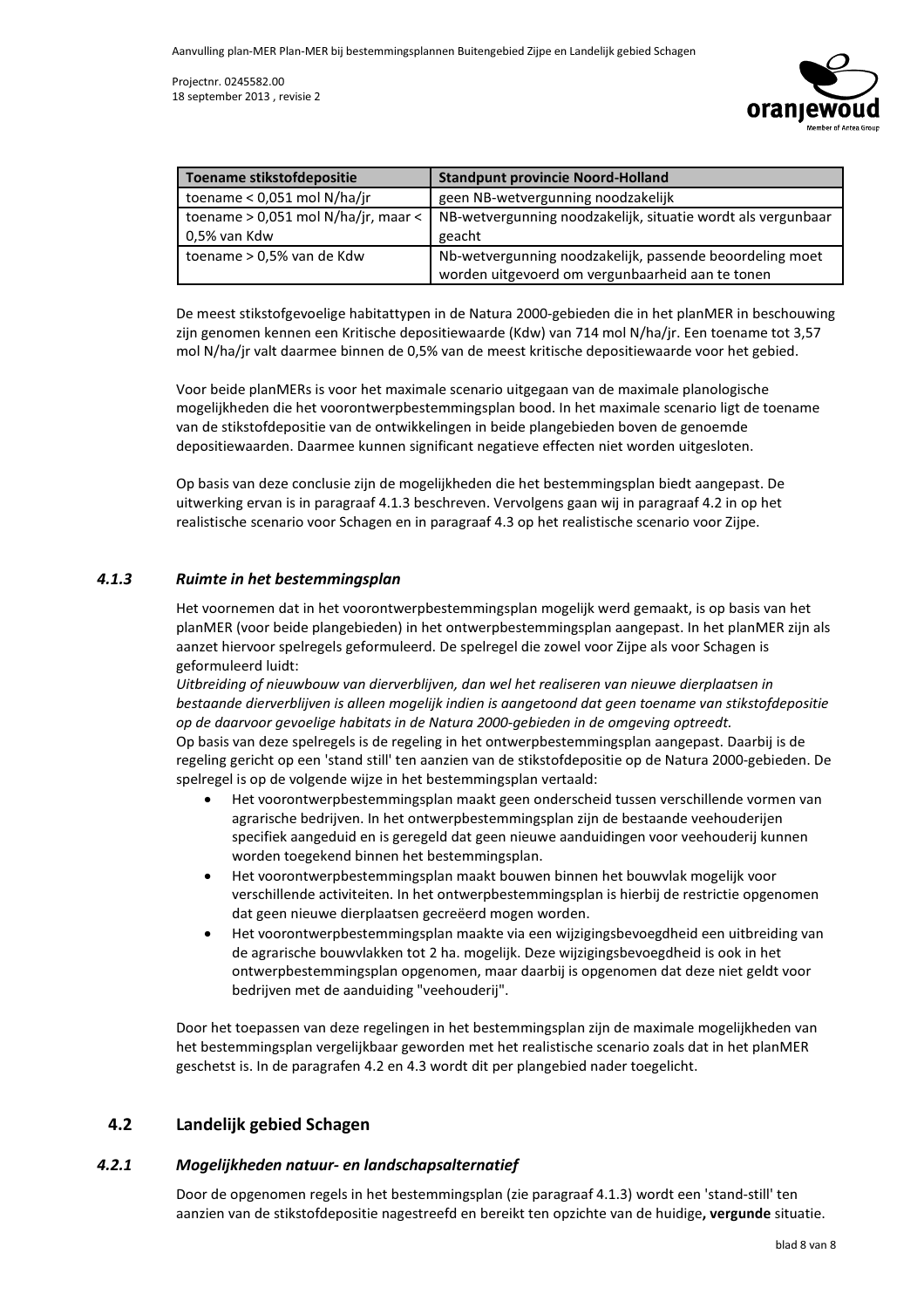

Het geheel achterwege blijven van een toename van de stikstofdepositie ten opzichte van de huidige feitelijke situatie is echter met het bestemmingsplan niet bereikt. Hieraan liggen twee zaken ten grondslag:

- Het bestemmingsplan biedt de mogelijkheid voor de uitbreiding van de biologische varkenshouderij aan de Westfriesedijk.
- Er bestaat verschil tussen de feitelijke situatie van de stikstofdepositie en de mogelijkheden van de huidige vergunde situatie.

De maximale mogelijkheden die in het ontwerpbestemmingsplan zijn vastgelegd, komen overeen met het realistische scenario dat in het plan-MER is opgenomen. Het realistische scenario leidt tot een toename van de stikstofdepositie op de Natura 2000-gebieden van over het algemeen tussen 0 en 1 mol  $N/ha/$  r en in een aantal specifieke gebieden tot 2,5 mol  $N/ha/$  r. Dit betreft een beperkte toename, maar gezien de overspannen situatie leidt deze toename wel tot negatieve effecten op de Natura 2000gebieden. Uitgaande van de uitgangspunten van het bevoegde gezag (provincie Noord-Holland) voor de verlening van Natuurbeschermingswetvergunningen, kunnen significant negatieve effecten worden uitgesloten als gevolg van het plan (zie ook paragraaf 4.1.2). De bijdrage leidt namelijk tot een toename van minder dan 0,5% van de Kdw, zodat op projectniveau de toename als vergunbaar zou gelden.

### Biologische varkenshouderij

De biologische varkenshouderij is in het realistische scenario de belangrijkste bron voor de toename van de stikstofdepositie. Ten behoeve van de uitbreiding van het bedrijf is een verzoek bij de gemeente ingediend voor het vergroten van het bouwvlak, vergezeld van een concrete invulling van het bouwvlak. Tevens is een Natuurbeschermingswetvergunning aangevraagd (d.d. 23 april 2013) bij de provincie Noord-Holland. De vergunning is nog niet verleend, omdat de provincie de beslistermijn over de vergunning heeft verlengd. De provincie heeft echter aangegeven voornemens te zijn de vergunning te verlenen. In het natuuronderzoek behorende bij het verzoek tot uitbreiding van het bouwvlak is aangetoond dat de uitbreiding van het bedrijf leidt tot een toename van maximaal 0,45 mol N/ha/jr. Daarbij is specifiek rekening gehouden met de plannen voor de varkenshouderij zelf.

Voor de berekening voor het bestemmingsplan zijn de uitgangspunten voor de biologische varkenshouderij minder uitgewerkt meegenomen dan in de berekeningen die in het natuuronderzoek ten behoeve van de Natuurbeschermingswetvergunning zijn uitgevoerd. Dit is ook noodzakelijk, omdat in het plan-MER de maximale mogelijkheden van de bouwvlakken MER onderzocht zijn, in plaats van de precieze uitwerking van het bouwplan voor de varkenshouderij. Bovendien maakt in de berekeningen ten behoeve van dit plan-MER naast de uitbreiding van de varkenshouderij ook een aantal aanvullende ontwikkelingen onderdeel uit van de uitgangspunten. Hierdoor verschillen de uitkomsten van de berekeningen ten behoeve van de NB-wetvergunning voor de varkenshouderij van die ten behoeve van het plan-MER..

### Feitelijk versus vergund

Niet alle toename van de stikstofdepositie kan verklaard worden door de biologische varkenshouderij. Tussen de feitelijke veebezetting die berekend is en de vergunde mogelijkheden bestaat ook een duidelijk verschil. Hierdoor ligt de bijdrage van de vergunde situatie tussen 0 mol N/ha/jr en de berekende maximale bijdrage voor het realistische scenario (tot 2,5 mol N/ha/jr). Hierin is bijvoorbeeld ruimte van veehouderijen opgenomen die in de feitelijke situatie (meitelling) minder melkvee hadden dan volgens het aantal dierplaatsen mogelijk is. Aangezien de totale toename van het realistische scenario als vergunbaar aangemerkt kan worden conform de richtlijnen van de provincie Noord-Holland (namelijk minder dan 0,5% van de Kdw), geldt ook dat dit verschil tussen het feitelijke aantal dieren in de berekeningen en het vergunde aantal dierplaatsen voor het gehele plangebied op projectniveau vergunbaar is.

Al met al geldt met de berekende stikstofdepositie voor het realistische scenario dat de toename van de stikstofdepositie niet leidt tot significant negatieve effecten op de Natura 2000-gebieden. De beoordeling in het planMER (enigszins negatief (-)) geldt ook voor het natuur- en landschapsalternatief, omdat wel een beperkte toename van de stikstofdepositie verwacht kan worden bij de uitvoering van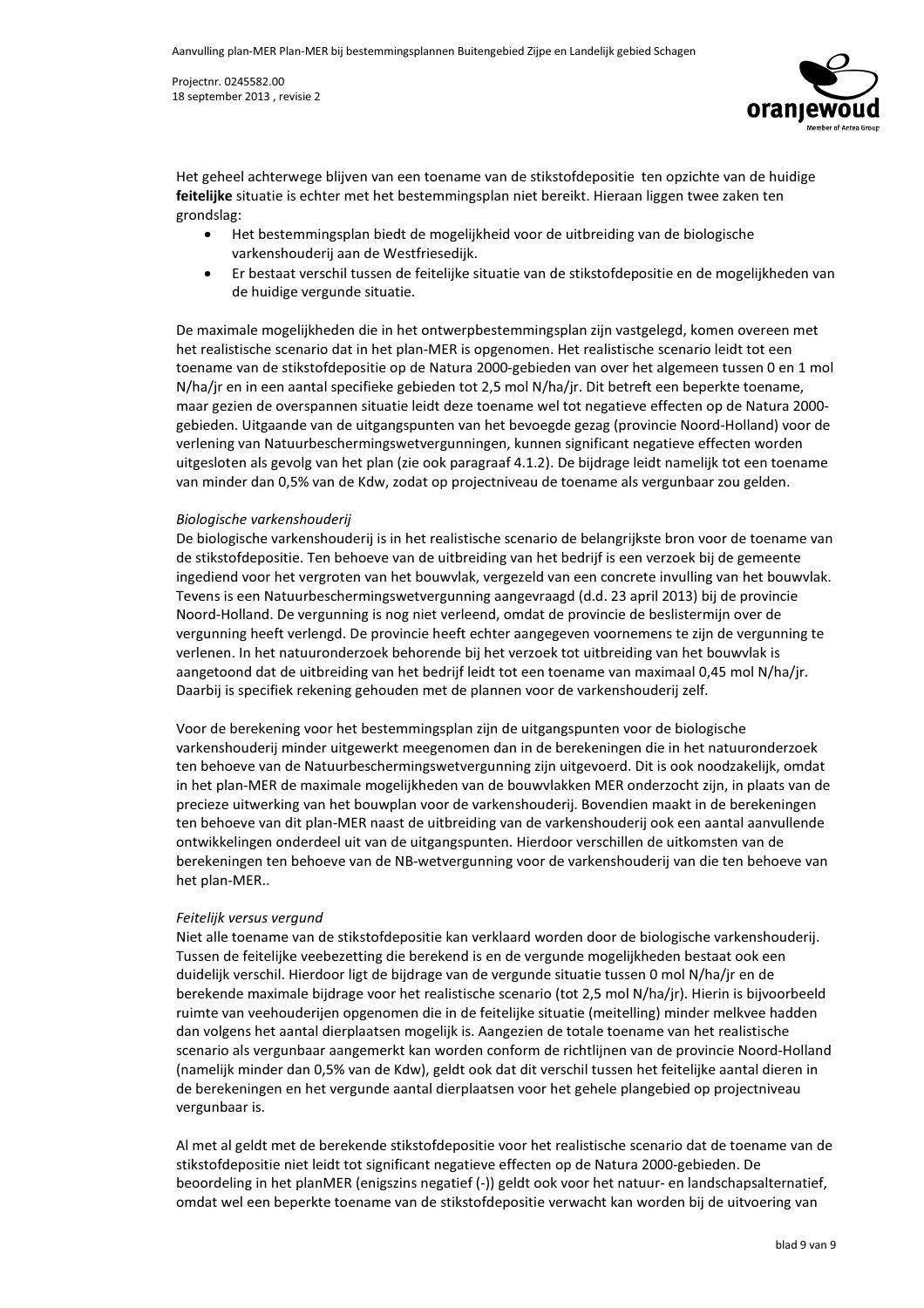

alle mogelijkheden die het bestemmingsplan biedt, maar significant negatieve effecten kunnen worden uitgesloten.

#### $4.2.2$ Afwijkingsbevoegdheid

In het bestemmingsplan is een afwijkingsbevoegdheid opgenomen voor het toevoegen van nieuwe dierplaatsen. De afwijkingsbevoegdheid is erop gericht het toevoegen van dierplaatsen in principe niet mogelijk te maken, tenzij er mogelijkheden zijn om de depositie van stikstof in de Natura 2000-gebieden niet te laten toenemen.

De afwijkingsbevoegdheid biedt de mogelijkheid om binnen de bestaande bouwvlakken een toename van het aantal dierplaatsen te realiseren. Daarmee zou een maximaal scenario niet langer tot een stand still ten aanzien van het aantal dieren leiden, maar is toename van het aantal dieren mogelijk. Aangezien geen toename van het bouwvlak mogelijk is - de wijzigingsbevoegdheid voor een bouwvlak tot 2 ha is immers geschrapt voor veehouderijen - is de mogelijke toename van het aantal dierplaatsen binnen het bestemmingsplan beperkt. Bovendien maakt de afweging van de invloed op de Natura 2000-gebieden onderdeel uit van het vergunningverleningstraject. De impact op de Natura 2000-gebieden wordt hiermee niet groter dan in het realistische scenario is onderzocht. Belangrijk is vervolgens te constateren dat er mogelijkheden zijn om het aantal dierplaatsen te laten toenamen bij een specifiek agrarisch bedrijf middels saldering. Dit vraagt echter om projectspecifieke maatregelen, die in het bestemmingsplan verder niet kunnen worden vastgelegd. De afwijkingsbevoegdheid is juist bedoeld om deze maatwerkoplossingen te kunnen realiseren.

### **Interne saldering**

Met interne saldering wordt gedoeld op saldering binnen het bedrijf dat het aantal dierplaatsen wil uitbreiden. Daarbij kan gedacht worden aan het toepassen van verbeterde staltechnieken. Voor de huisvesting van melkrundvee geldt het uitgangspunt dat Best Beschikbare Technieken (BBT) moeten worden toegepast om emissie van stikstof te beperken op het moment dat een nieuwe stal wordt gebouwd of een uitbreiding vanaf 20 dierplaatsen wordt gerealiseerd. In de huidige situatie zijn de stalsystemen nog niet emissie-arm in het Landelijk Gebied van Schagen, zodat een uitbreiding mogelijk kan zijn bij het toepassen van BBT. Daarmee wordt de stikstofemissie (per dier en voor het bedrijf als totaal) verlaagd en kunnen meer dierplaatsen gerealiseerd worden bij een gelijkblijvende of lagere stikstofdepositie in de Natura 2000-gebieden. Het toepassen van BBT is landelijk, wettelijk voorgeschreven (Regeling Ammoniak en Veehouderij). De staltechnieken kunnen niet in het bestemmingsplan geregeld worden, omdat deze niet ruimtelijk relevant zijn. Daarbij is ook de keuze voor het voer en de keuze om wel of niet te beweiden van belang voor de stikstofemissie.

### **Externe saldering**

Naast interne saldering kan ook saldering optreden door het verdwijnen of reduceren van bestaande agrarische bedrijven. Dit houdt in dat bij het verdwijnen van een veehouderij of het krimpen van het aantal dierplaatsen er ruimte ontstaat voor uitbreiding van een ander bedrijf. Hiervoor kan door de gemeente of de milieudienst een salderingsbank bijgehouden worden, maar gezien de regeling in het bestemmingsplan is het ook mogelijk dat een agrarische ondernemer die wil uitbreiden zelf onderhandelingen voert met een ondernemer die wil stoppen. Zij kunnen gezamenlijk komen met een plan, waarbij in totaal de stikstofdepositie op de stikstofgevoelige habitats in de Natura 2000-gebieden (ten minste) niet toeneemt. In het bestemmingsplan is de saldering niet te regelen, maar het bestemmingsplan biedt wel de mogelijkheid een agrarische bestemming van een bedrijf te verwijderen waarvan de agrarische activiteiten zijn gestopt. Deze externe saldering sluit ook aan bij de schaalvergrotingstrend die in de agrarische sector wordt waargenomen in de afgelopen jaren/decennia.

In de gemeente Schagen biedt het actief intrekken van vergunningen weinig soelaas. In het bestemmingsplangebied Landelijk Gebied Schagen zijn slechts drie vergunningplichtige bedrijven aanwezig. Andere agrarische bedrijven zijn meldingsplichtig (minder dan 200 stuks melkvee). Er is geen mogelijkheid meldingen actief in te trekken. Alleen een bestemmingsplanwijziging kan in dat geval leiden tot een saldering. Het bestemmingsplan biedt hiervoor de mogelijkheid, door een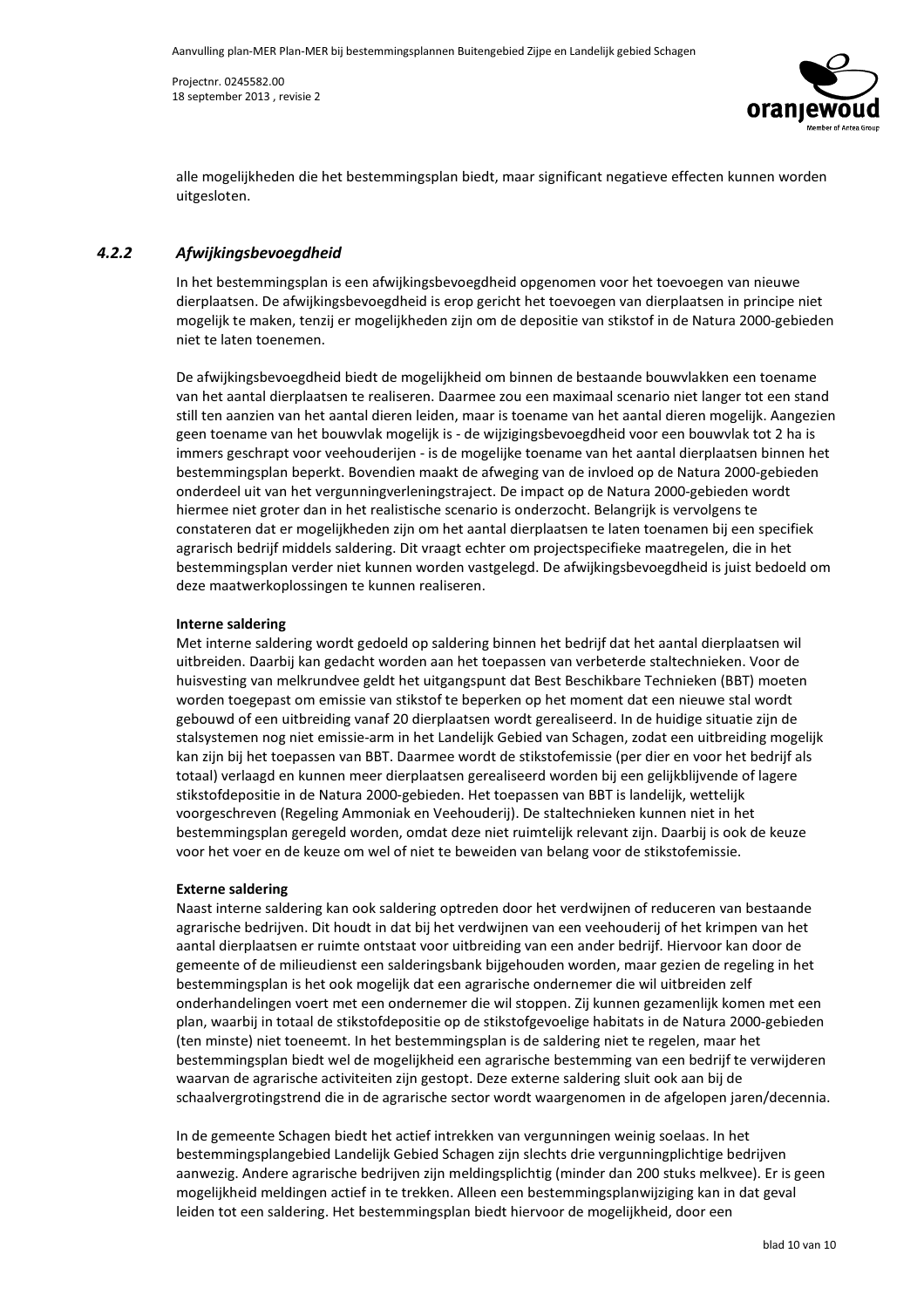

wijzigingsbevoegdheid voor de agrarische bouwvlakken, waarin bijvoorbeeld omzetting naar een woonbestemming mogelijk is.

De salderingsmogelijkheden die bestaan (intern en extern) betreffen maatwerkoplossingen die per geval uitgewerkt moeten worden. Deze mogelijkheden kunnen niet in het bestemmingsplan geborgd worden. Het bestemmingsplan biedt de ruimte om deze maatwerkoplossingen te realiseren met de mogelijkheid om de agrarische bestemming te verwijderen.

#### $4.2.3$ Overige milieuaspecten

Doordat de vergroting van de bouwvlakken is uitgesloten in het bestemmingsplan, is ten aanzien van de aspecten landschap en cultuurhistorie en leefbaarheid en gezondheid het natuur- en landschapsalternatief vergelijkbaar met het realistische alternatief dat in het plan-MER is onderzocht. Uit de effectbeoordeling voor landschap en cultuurhistorie blijkt dat dit voor de openheid en de verkavelingsstructuur tot een minder negatieve beoordeling leidt. Voor het overige zijn er geen verschillen tussen de beoordeling van de effecten van de beide scenario's.

#### $4.3$ **Buitengebied Zijpe**

#### $4.3.1$ Mogelijkheden uitvoerbaar alternatief

De maximale mogelijkheden die in het ontwerpbestemmingsplan zijn vastgelegd, komen overeen met het realistische scenario dat in het plan-MER is opgenomen. Daarbij is ook de uitbreiding van vijf veehouders betrokken. Het realistische scenario leidt tot een toename van de stikstofdepositie op de Natura 2000-gebieden van over het algemeen tussen 0 en 5 mol N/ha/jr en in het noordoostelijke deel van het Zwanenwater & Pettemerduinen zeer lokaal tot 10 - 25 mol N/ha/jr. Deze toename is - mede gezien de overspannen situatie - te groot om significant negatieve effecten uit te kunnen sluiten. De toename van de stikstofdepostie ligt boven de grens van 0,5% van de kritische depositiewaarde. Daarmee kunnen significante effecten niet worden uitgesloten.

De toename van de stikstofdepositie is niet slechts te verklaren door de uitbreiding van de vijf veehouderijen. Er bestaat eveneens een verschil tussen het feitelijke aantal dieren en het aantal dierplaatsen dat vergund en beschikbaar is. Door de opgenomen regels in het bestemmingsplan (zie paragraaf 4.1.3) wordt een 'stand-still' ten aanzien van de stikstofdepositie nagestreefd en bereikt ten opzichte van de huidige, vergunde situatie.

Het verschil tussen het feitelijke aantal dieren en de mogelijkheden binnen de vergunningen (zowel op het gebied van milieu als op het gebied van de bouwmogelijkheden) maakt uitbreiding van het aantal dieren mogelijk. Dit is alleen onmogelijk te maken door bestaande rechten in te trekken. Dit tast de bestaande rechten aan, waarmee de rechtszekerheid wordt geschaad. Dit is zeker gezien de handhaving van de agrarische bestemming niet gewenst en nauwelijks te verdedigen. Bovendien biedt het intrekken van milieuvergunningen geen soelaas. Slechts vier van de 58 veehouderijen hebben een milieuvergunning vanwege het aantal dieren dat gehouden wordt. Deze bedrijven hebben een groter aantal dieren dan de andere bedrijven, namelijk meer dan 200 stuks melkvee. Bovendien is de vraag of intrekking mogelijk is, omdat het vergunde aantal dieren ook vrijwel overeenkomt met het aantal dieren dat feitelijk gehouden wordt. Juist de meldingplichtige bedrijven (tot 200 stuks melkvee) laten een groter verschil zien tussen het aantal gemelde dieren en het aantaldieren dat feitelijk gehouden wordt. Gezien het kleine aantal bedrijven met een vergunning zou een eventuele intrekking bovendien geen (of slechts een zeer beperkte) bijdrage leveren aan het verlagen van de stikstofdepositie. De overige 54 veehouders zijn op basis van het aantal dieren slechts meldingsplichtig. Op deze meldingen bestaat geen actieve intrekkingsmogelijkheid.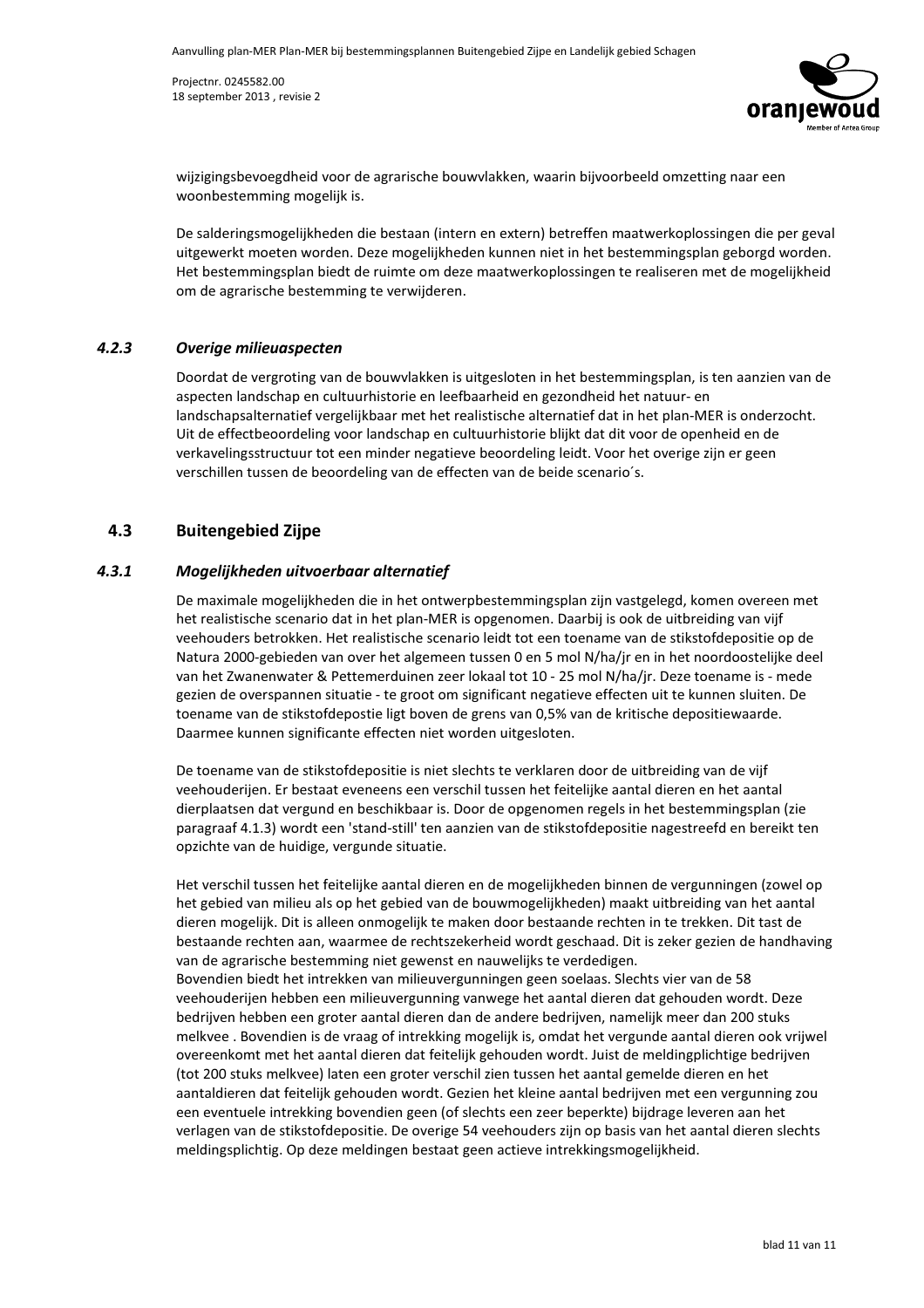

#### $4.3.2$ Afwijkingsbevoegdheid

In het bestemmingsplan voor het Buitengebied Zijpe is een vergelijkbare regeling opgenomen voor het toevoegen van nieuwe dierplaatsen als in het bestemmingsplan Landelijke gebied van Schagen. De afwijkingsbevoegdheid is erop gericht het toevoegen van dierplaatsen in principe niet mogelijk te maken, tenzij er mogelijkheden zijn om de depositie van stikstof in de Natura 2000-gebieden niet te laten toenemen.

De afwijkingsbevoegdheid biedt de mogelijkheid om binnen de bestaande bouwvlakken een toename van het aantal dierplaatsen te realiseren ten opzichte van de huidige mogelijkheden. Daarmee zou een maximaal scenario niet langer leiden tot een stand still ten aanzien van het aantal dieren, maar is toename van het aantal dieren mogelijk ten opzichte van het vergunde aantal dieren. Aangezien geen toename van het bouwvlak mogelijk is - de wijzigingsbevoegdheid voor een bouwvlak tot 2 ha geldt immers niet voor veehouderijen - is de mogelijke toename van het aantal dierplaatsen binnen het bestemmingsplan beperkt. Bovendien maakt de afweging van de invloed op de Natura 2000-gebieden onderdeel uit van het vergunningverleningstraject. De impact op de Natura 2000-gebieden wordt hiermee niet groter dan in het realistische scenario is onderzocht.

Belangrijk is vervolgens te constateren dat er mogelijkheden zijn om het aantal dierplaatsen te laten toenemen bij een specifiek agrarisch bedrijf middels saldering. Dit vraagt echter om projectspecifieke maatregelen, die in het bestemmingsplan verder niet kunnen worden vastgelegd. De afwijkingsbevoegdheid is juist bedoeld om deze maatwerkoplossingen te kunnen realiseren. Deze mogelijkheden zijn voor Schagen toegelicht in paragraaf 4.2.2 en gelden ook voor het bestemmingsplan Buitengebied Zijpe evenzeer als voor het bestemmingsplan Landelijk gebied Schagen. De afweging van de invloed op de Natura 2000-gebieden maakt onderdeel uit van het vergunningverleningstraject. Interne saldering is ook mogelijk in de situatie van het buitengebied Zijpe. Ook hier kunnen nieuwe emissie-armere stalsystemen - eventueel gecombineerd met beweiding en wijzigingen in het voer worden gerealiseerd. Hiervoor wordt op het niveau van het bedrijf zelf gekeken naar de nieuwe stikstofdepositie ten opzichte van de oude situatie. Daarbij is het mogelijk dat in de nieuwe situatie met meer dieren een gelijkblijvend of lager niveau van stikstofemissie wordt bereikt, waarmee ook de stikstofdepositie gelijk blijft of vermindert. Ook voor externe saldering zijn gelijke mogelijkheden beschikbaar als voor het Landelijk gebied van Schagen.

De salderingsmogelijkheden die bestaan (intern en extern) betreffen maatwerkoplossingen die per geval uitgewerkt moeten worden. Deze mogelijkheden kunnen niet in het bestemmingsplan geborgd worden. Het bestemmingsplan biedt de ruimte om de maatwerkoplossingen te realiseren met de mogelijkheid om de agrarische bestemming te verwijderen.

#### $4.3.3$ Overige spelregels

Naast de spelregel ten aanzien van de stikstofdepositie is voor het buitengebied van Zijpe nog een viertal andere spelregels opgenomen die onderdeel uitmaken van het "uitvoerbaar alternatief". De benoemde spelregels zijn:

- Uitbreiding of nieuwbouw van dierverblijven, dan wel het realiseren van nieuwe dierplaatsen in bestaande dierverblijven is alleen mogelijk indien op basis van het beplantingsplan de landschappelijke inpassing ervan is aangetoond.
- Het beplantingsplan moet binnen 1 jaar na realisatie van de bebouwing zijn gerealiseerd.
- Uitbreiding of nieuwbouw van dierverblijven, dan wel het realiseren van nieuwe dierplaatsen in bestaande dierverblijven is alleen mogelijk indien is aangetoond dat de activiteit niet leidt tot onevenredige aantasting van de milieuhygiënische situatie.
- Uitbreiding of nieuwbouw van dierverblijven, dan wel het realiseren van nieuwe dierplaatsen in bestaande dierverblijven is alleen mogelijk indien een lichtplan is ingediend waaruit blijkt dat lichthinder/lichtvervuiling wordt beperkt.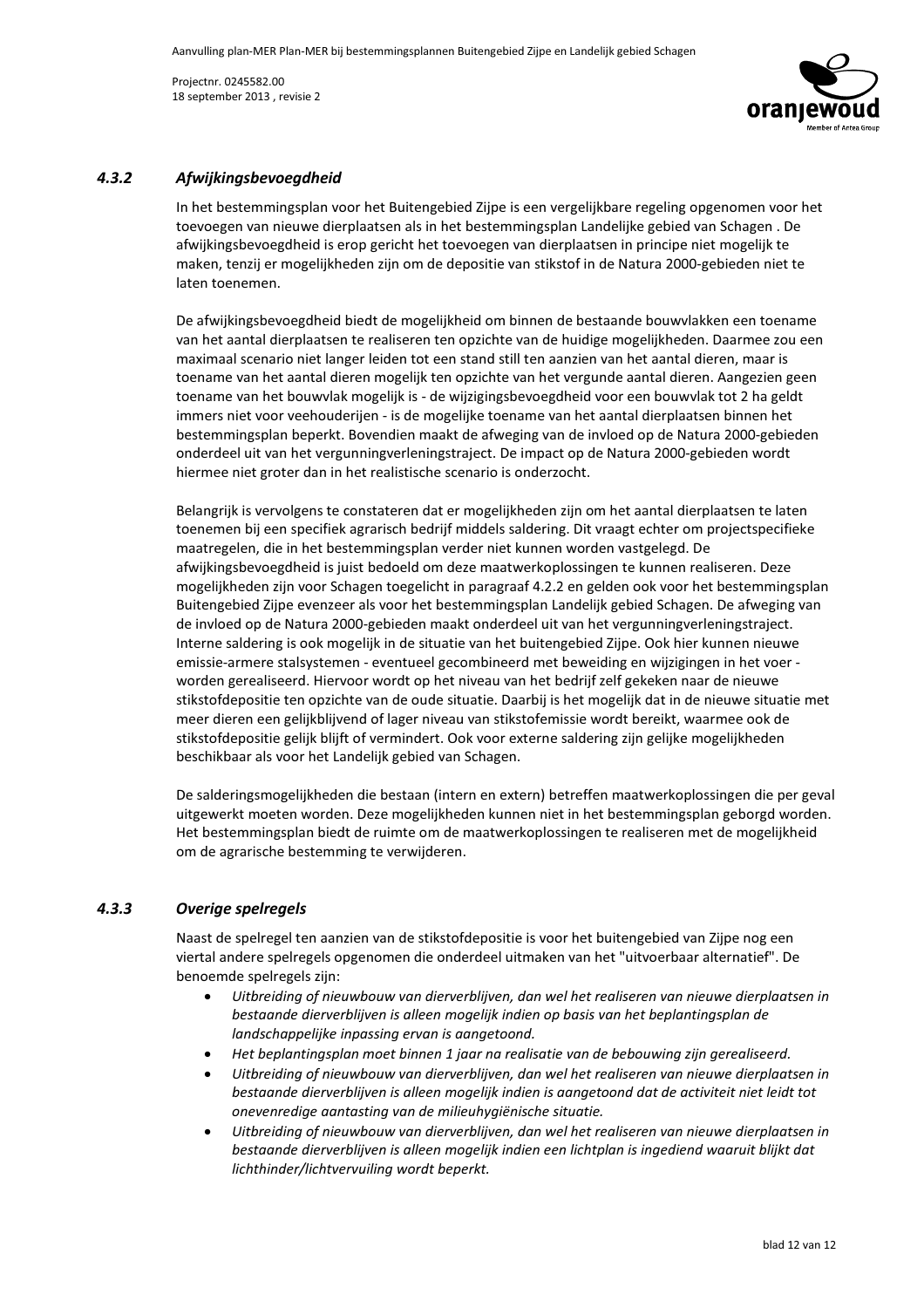

Deze spelregels zijn overgenomen in het bestemmingsplan. De effecten op landschap, geur en lichthinder zijn hiermee als neutraal (0) te beoordelen voor het uitvoerbaar alternatief, omdat de mitigerende maatregelen de effecten benoemd in het planMER tegengaan.

#### 4.4 Conclusie beide bestemmingsplannen

Met de wijziging van het bestemmingsplan tussen voorontwerp en ontwerp, is met andere woorden een belangrijke beperking voor de potentiële uitstoot van stikstof bereikt. Het onmogelijk maken van omschakeling van een andere agrarische sector naar veehouderij, het verwijderen van de wijzigingsbevoegdheid voor vergroting van het bouwvlak voor veehouderijen en het beperken van de mogelijkheden om nieuwe dierplaatsen te realiseren, leiden tot een belangrijke beperking van de potentiële stikstofdepositie in de Natura 2000-gebieden. Het verschil tussen de feitelijke situatie en de vergunde situatie van de veehouderijen, maakt het echter mogelijk nog een uitbreiding van het aantal dierplaatsen te realiseren ten opzichte van de feitelijke situatie (zie ook paragraaf 4.5).

#### $4.5$ Alternatief zonder toename stikstofdepositie

Uit het bovenstaande blijkt dat een alternatief zonder toename van stikstofdepositie (ten opzichte van de huidige, feitelijke situatie) niet mogelijk is voor de plangebieden, omdat de huidige rechten voor het houden van dieren groter zijn dan de feitelijke veebezetting en sprake is van een overspannen situatie ten aanzien van de stikstofdepositie.

Voor Schagen geldt dat de bijdrage aan de stikstofdepositie zodanig beperkt is, dat deze bijdrage voor een Natuurbeschermingswetvergunning zou leiden tot een verleende vergunning (de bijdrage wordt vergunbaar geacht). Het natuur- en landschapsalternatief leidt daarmee niet tot significant negatieve effecten, maar enig negatief effect is niet uit te sluiten.

Voor het buitengebied Zijpe leidt het bestemmingsplan tot een grotere toename van de stikstofdepositie. Ook hier is een stand still voor de stikstofdepositie ten opzichte van de feitelijke situatie niet te garanderen door het bestemmingsplan. Ten opzichte van de vergunde situatie is deze stand still wel gerealiseerd door het bestemmingsplan aan te passen. Het bestemmingsplan biedt echter geen verdere mogelijkheden om de toename van het aantal dieren te beperken.

Een andere mogelijkheid bestaat uit het beperken van de impact van de stikstofdepositie op de stikstofgevoelige habitats. Dit is mogelijk door herstelmaatregelen in de Natura 2000-gebieden zelf. Het realiseren van herstelmaatregelen kan niet in het bestemmingsplan vastgelegd worden. Voor het bestemmingsplan Landelijk gebied Schagen zijn deze maatregelen niet te borgen, omdat de Natura 2000-gebieden buiten de plangrenzen liggen. Voor het bestemmingsplan buitengebied Zijpe geldt dat het bestemmingsplan zich niet verzet tegen het uitvoeren van herstelmaatregelen. Daarbij kan aansluiting gezocht worden bij de beheerplannen die voor de Natura 2000-gebieden in ontwikkeling zijn. Ook voor het bestemmingsplan Buitengebied Zijpe geldt dat alleen mogelijkheden bestaan ten aanzien van de gebieden die binnen de plangrenzen liggen.

Er is met andere woorden op planniveau geen mogelijkheid om een alternatief zonder toename van stikstofdepositie te realiseren. Bij concrete aanvragen zijn echter uitwerkingsmogelijkheden beschikbaar die de regeling die in het bestemmingsplan is opgenomen niet onmogelijk maakt (zie hiervoor ook paragraaf 4.3.2).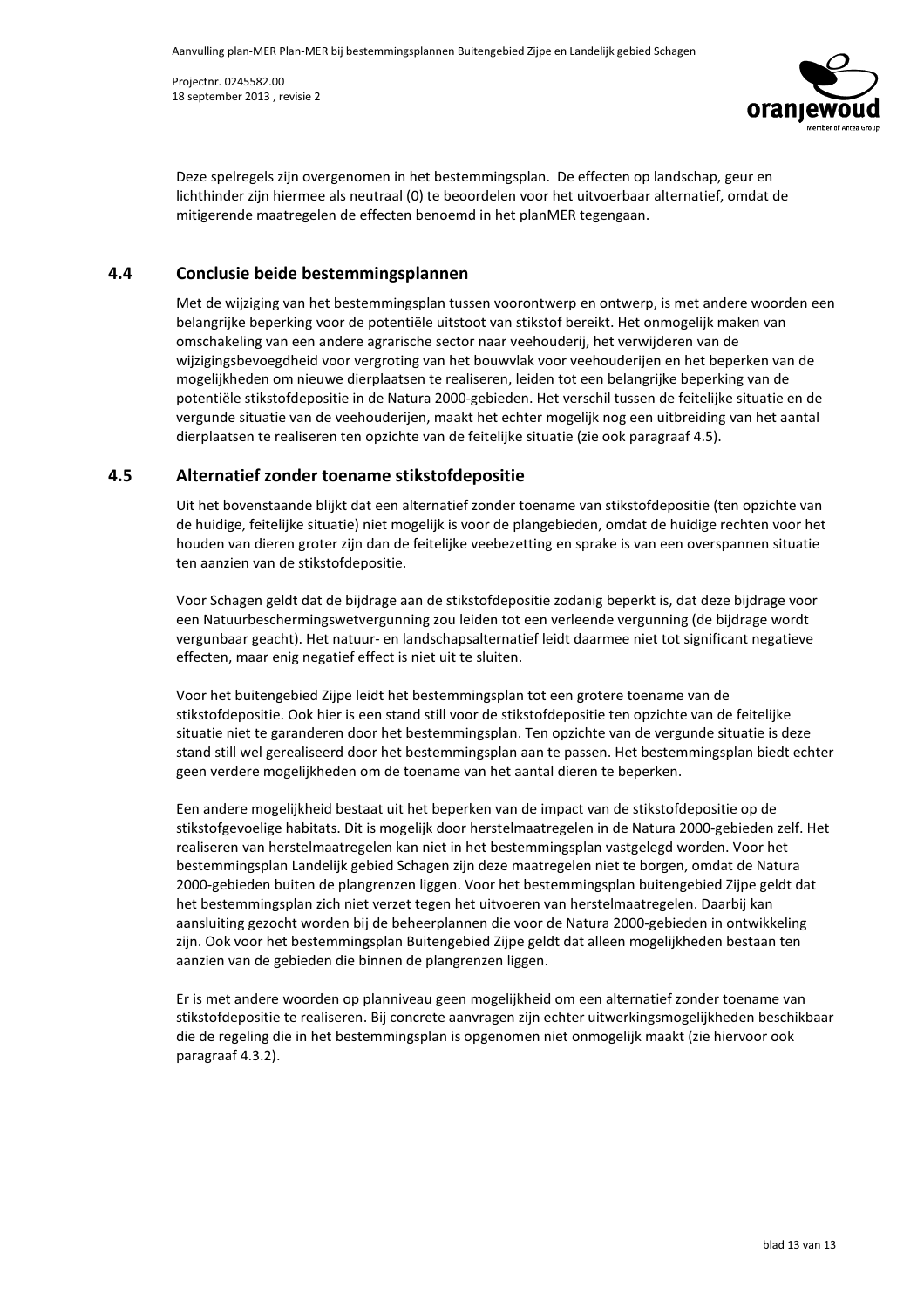

### Aardkundige waarden 5

In het plangebied van het bestemmingsplan Zijpe liggen zowel aardkundig waardevolle gebieden als aardkundige monumenten. Zowel de provincie als de gemeente maken onderscheid tussen beide gebieden. Voor de provincie geldt dat de aardkundige waarden zijn opgenomen in de PRVS (Provinciale Ruimtelijke Verordening Structuurvisie), waarmee het rekening houden met deze waarden is voorgeschreven. De aardkundige monumenten zijn opgenomen in de Provinciale Milieuverordening. Hieronder wordt ook onderscheid gemaakt tussen beide soorten aardkundige waarden en de regelingen die hiervoor getroffen zijn.

### Aardkundig waardevolle gebieden

Ter plaatse van de aardkundig waardevolle gebieden (zie figuur 4.9 in het plan-MER Bestemmingsplan Buitengebied Zijpe) zijn in het realistische scenario geen vergrotingen van het bouwvlak toegestaan. In het maximale scenario zijn wel vergrotingen van het bouwvlak toegestaan. Terecht concludeert de commissie dat geen neutrale score ten aanzien van deze aardkundige waarden gegeven mag worden op basis van de regels van de PRVS.

De neutrale beoordeling ten aanzien van de aardkundig waardevolle gebieden wordt echter gehandhaafd. In het bestemmingsplan is namelijk een dubbelbestemming "Waarde - Aardkundig Waardevol Gebied" opgenomen, waarmee de bescherming van de aardkundige waarden is geborgd. Deze dubbelbestemming stelt aanvullende eisen ten aanzien van de bescherming van de aardkundige waarden. Voordat werkzaamheden uitgevoerd kunnen worden waarmee de bodem wordt geroerd, moet aangetoond worden dat de aardkundige waarden niet worden verstoord.

### Aardkundig monument

In de provincie Noord-Holland zijn de aardkundige monumenten expliciet aangewezen. Deze gebieden kennen een andere bescherming dan de aardkundig waardevolle gebieden. Deze gebieden zijn wel benoemd in de provinciale structuurvisie, maar nader beschermd door middel van de Provinciale Milieuverordening. Op grond van de Provinciale Milieuverordening moet een ontheffing worden aangevraagd voor activiteiten die mogelijk de waarde van een aardkundig monument aantasten.

De ontwikkelingen die het bestemmingsplan Buitengebied Zijpe mogelijk maakt in het aardkundige monument dat in de gemeente aanwezig is betreffen de uitbreidingen op de Onderzoekslocatie Petten (OLP). Het gaat daarbij om mogelijkheden voor de bouw van faciliteiten op het terrein. Dit betekent dat voorafgaand aan bouwactiviteiten een ontheffing van de provinciale milieuverordening verkregen moet worden. In het bestemmingsplan zijn deze waarden beschermd met een dubbelbestemming "Waarde -Aardkundig Waardevol Gebied". Dit betekent dat het bestemmingsplan de bescherming van de aardkundige waarden borgt. De uitbreidingsmogelijkheden van de OLP leiden potentieel tot aantasting van deze waarden. Bovendien maakt de provincie een afweging ten aanzien van het verlenen van een ontheffing. De mogelijke effecten op het aardkundig monument worden dan ook als neutraal (0) beoordeeld, omdat het bestemmingsplan de bescherming van de waarden borgt. Dit geldt zowel voor het realistische als het maximale scenario. De afweging van de werkelijke aantasting, de mogelijke maatregelen daartegen en de waarde van de aardkundige waarden op het terrein van OLP zullen in een ontheffingsprocedure voor de bouwplannen uitgewerkt moeten worden.

Mogelijke maatregelen om aantasting van het aardkundige monument te voorkomen of te beperken bestaan uit de mogelijkheden om te bouwen in delen van het gebied waarin de aardkundige waarden reeds zijn aangetast (zoals wellicht op bepaalde delen van het terrein van OLP) of het bouwen met technieken die niet dieper reiken dan de eerste meter van de bodem (de eerste meter geldt als minimale aantasting). Aangezien de bouwactiviteiten nog niet concreet uitgewerkt zijn, wordt in het bestemmingsplan hiervoor niets nader geregeld. Naast de bescherming in de vorm van de aanduiding "Waarde - Aardkundig Waardevol Gebied", treedt de provincie ten aanzien van de aardkundige monumenten op als bevoegd gezag.